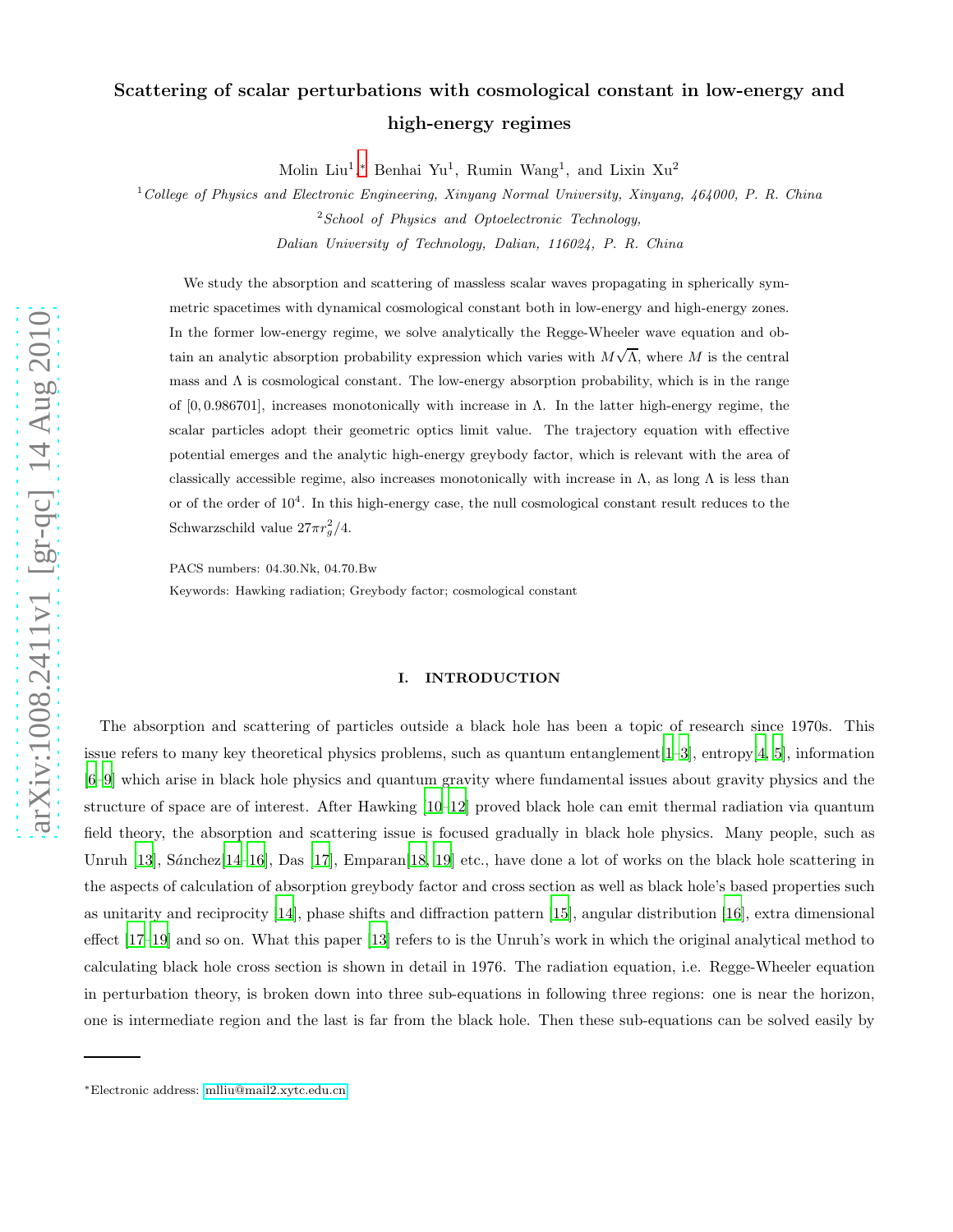means of well-known functions or specific functions. Finally, the absorption coefficients are obtained by matching these solutions in the areas of overlap between the regions. It is found that the absorption cross section of Dirac particles is exactly 1/8 of the massive scalar particles. The total cross section of massive scalar field is a function of ingoing particles frequency. Scalar cross section  $\sigma_s$  and transmission coefficients  $(T_s)_l$  [\[13\]](#page-10-8) are

<span id="page-1-0"></span>
$$
\sigma_s = \frac{(4\pi M)^2 (1 + v^2)(2Mm)}{v^2 (1 - v^2)^{1/2} \{1 - \exp\left[-2\pi M m (1 + v^2)/v (1 - v^2)^{1/2}\right]\}},\tag{1}
$$

$$
(T_s)_l = \frac{\pi l!^4 2^{2l+2} \omega (1+v^2) \omega^{2l+2} v^{2l}}{(2l)!^4 (2l+1)^2 \{1-\exp\left[-\pi \omega (1+v^2)/v\right]\}} \prod_{s=1}^l \left[ s^2 + \left(\frac{\omega (1+v^2)}{2v}\right)^2 \right],\tag{2}
$$

where  $v = \sqrt{1 - m^2/\omega^2}$  is the velocity of particle, l is the angular quantum number, m is the mass,  $\omega$  is the energy. Since then, this analytical method has become a standard procedure to calculate absorption cross section.

Meanwhile, there is also the others method to obtain the cross section, for example in 1978 an algebraic method, i.e. power-series approximate expansion, is improved by Sanchezv [\[14](#page-10-9)[–16](#page-10-10)] in Schwarzschild space. Additionally, Anderson developed a phase-integral method [\[20\]](#page-10-15) in 1995. On the aspect of modeling methodology, a wide variety of scattering models have been proposed including fermion emission [\[21](#page-10-16)[–23\]](#page-10-17), charged leptons[\[24\]](#page-10-18), elastic scattering[\[14](#page-10-9)– [16\]](#page-10-10), Neutrinos[\[25\]](#page-10-19), D-brane spectroscopy[\[26,](#page-10-20) [27\]](#page-10-21) and so on. Attentively, in 1997, Das, Gibbons and Mathur [\[17](#page-10-11)] calculated the low energy absorption cross section of massless scalars and spin 1/2 particles which immerses a general asymptotically flat black hole with arbitrary dimensions. The former cross section is equal to the area of the black hole and the latter one is related to the area of true metric. Unlike this work, a non-asymptotically flat de Sitter universe is considered here.

Recently, more and more attentions paid to high dimensional black hole such as high dimensional Schwarzschild-like black hole with analytical [\[28,](#page-10-22) [29](#page-10-23)] and numerical [\[30](#page-10-24), [31\]](#page-11-0) methods, high dimensional rotating Kerr-like black holes [\[32](#page-11-1)[–34\]](#page-11-2), high dimensional Schwarzschild-de Sitter-like black hole [\[35\]](#page-11-3) and so on. Specially, in the last work [\[35\]](#page-11-3) the absorption and scattering of multi-horizons space was first derived with analytical and numerical techniques by Kanti, Grain and Barrau in the view of high dimensions<sup>1</sup>. It is shown that Hawking radiation can reveal much valuable information such as the space dimensionality, the space curvature, the bulk cosmological constant. Here, we also consider a multi-horizons space but in the view of usual 4 dimensions by the similar method in Ref. [\[35\]](#page-11-3).

On the other hand, the accelerating expanded universe is justified by more and more astronomical observations such as Ia Supernovae (SNe Ia) [\[38](#page-11-4)[–42](#page-11-5)], cosmic microwave background (CMB)[\[43](#page-11-6)[–46](#page-11-7)] in the Wilkinson Microwave Anisotropy Probe (WMAP). The expanded universe shows us a nonzero cosmological constant  $\Lambda$  [\[47](#page-11-8), [48](#page-11-9)] and the topology structure presents a de Sitter one. Like the standard null cosmological constant gravity, a lot of literatures focuses on Hawking radiation in an inflationary universe including two-dimensional toy models [\[49](#page-11-10)[–51](#page-11-11)], radiative tails [\[52\]](#page-11-12), degenerate special Nariai black hole [\[53](#page-11-13)] and so on. In these works, Brady, Chambers, Krivan and Laguna [\[52](#page-11-12)] demonstrated the existence of exponentially decaying tails at late times outside SdS and Reissner Nordström-de Sitter (RNdS) black holes where the S wave mode asymptotes to a nonzero value. In this work, an advanced time  $v = t + r_*$ and a retarded time  $u = t - r_*$  where  $r_*$  is the tortoise coordinate is used. However, there is no work given out the explicit expressions of analytic absorption probability with cosmological constant as far as we know. The reason

<sup>&</sup>lt;sup>1</sup> The usual 4D multi-horizons space scattering was firstly studied by Gürsel, Sandberg, Novikov, and Starobinsky with charged Reissner Nordström black hole [\[36,](#page-11-14) [37](#page-11-15)].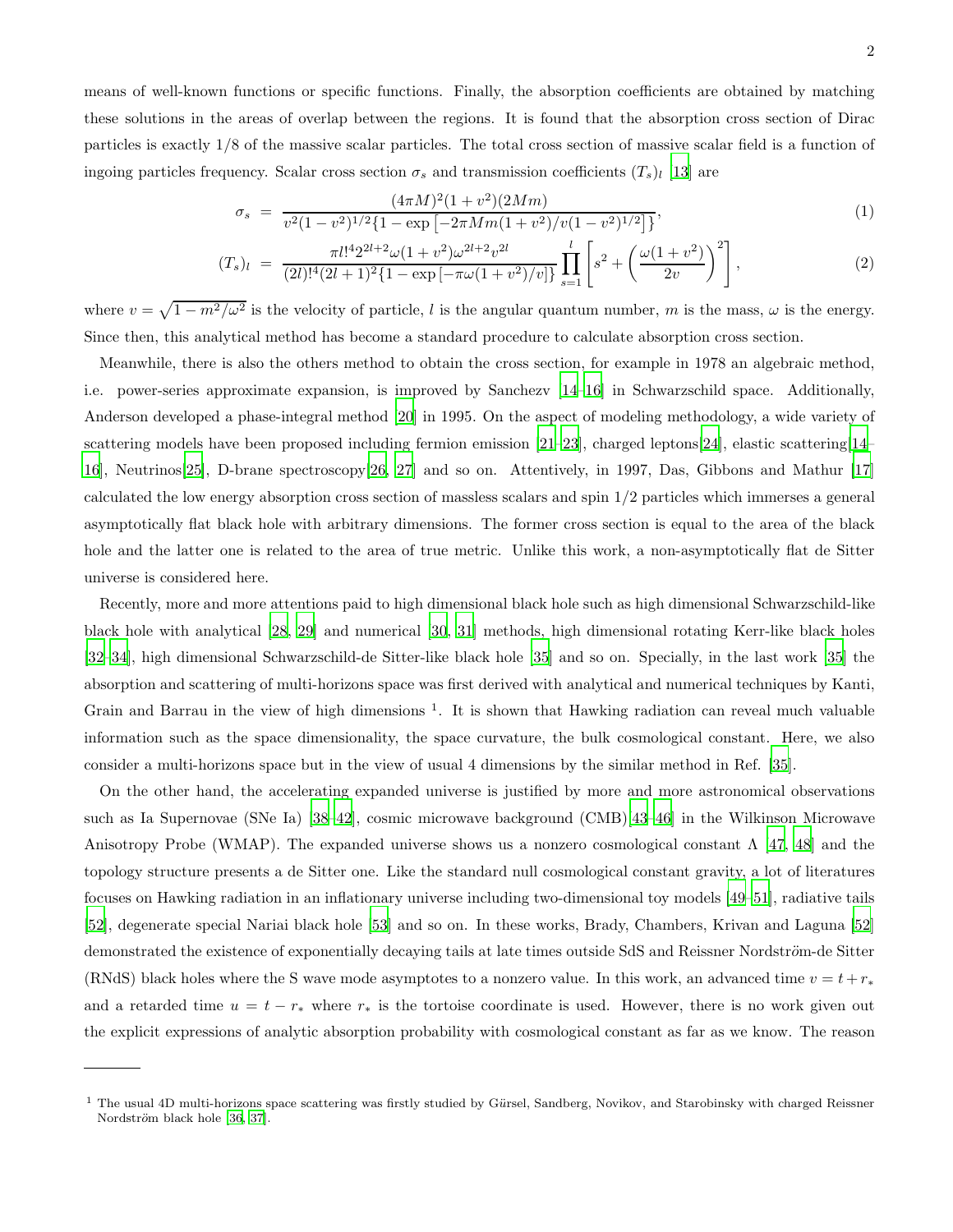maybe is the complex ordinary differential equation which could not be solved completely and do not give us the general solution. Considering these situations, we adopt the approximate treatment with low-energy and high-energy limits assumptions and attempt to calculate the absorption and scattering cross sections or greybody factors outside SdS black hole. So the whole problem is divided into two parts: low-energy regime and high-energy regime. In the former case, the similar Unruh's [\[13\]](#page-10-8) method is used. But we will only use two zones, i.e. near event horizon and cosmological horizon respectively, and match the solution in the intermediate zones. In the latter high-energy case, we use the innermost stable circular orbit to fitting the high energy particles and try to obtain the greybody factor. Another purpose of this paper is to inspect whether the cosmological constant can influence the cross section of usual Schwarzschild black hole.

Finally, we want to clarify two points: one is the units of cosmological constant  $\Lambda$  and the other is the polarization of absorption cross section in black hole. For the former case, we use the Planck Units  $(G=c=\hbar=1)$  to specify  $\Lambda$  in this paper. In this units,  $\Lambda$  has dimensionless form. Also, in order to simplify the calculation of graybody factor, the mass of black hole M is adopted to unity in this manuscript. Hence, if we convert cosmological constant  $\Lambda$  to ordinary units, we can multiply it quantificationally by its conversion factor via  $\Lambda \longrightarrow \Lambda$   $(GM/c^2)$ . So in the ordinary units,  $\Lambda$  has a dimension of  $m^{-2}$ . About these specific details, please see the Refs.[\[54](#page-11-16)[–56\]](#page-11-17). For the latter polarization case, incoming scalar particles have no polarization. In fact, the polarization exists in the scattered-out beam for the charged particles outside a black hole, despite the incoming beam is not polarized. To take Reissner-Nordström black hole for an example, since the effect of absorption, the non-zero scattering amplitude provides a polarization effect. Hence, the scattered-out beam is polarized, and the polarization vector is perpendicular to the scattering plane. The polarization grade is the function of azimuth angle. About these specific details, please see the Refs.[\[57,](#page-11-18) [58\]](#page-11-19).

This paper is organized as follows: in section II, we present the Schwarzschild-de Sitter black hole solution and obtain the general emission equation. In section III, we calculate absorption probabilities for scalar particles emission in low-energy regime. In section IV, we use the geometric optics limit and calculate the greybody factor of scalar particles emission in high-energy regime. Section V is a conclusion. We adopt the signature  $(+, -, -, -)$  and put  $\hbar$ , c, and G equal to unity.

### II. SCHWARZSCHILD-DE SITTER BLACK HOLE AND GENERAL EMISSION EQUATION

The static spherically symmetric metric of the Schwarzschild-de Sitter space [\[59\]](#page-11-20) is

<span id="page-2-0"></span>
$$
ds^{2} = f(r)dt^{2} - \frac{1}{f(r)}dr^{2} - r^{2} \left(d\theta^{2} + \sin^{2}\theta d\phi^{2}\right),
$$
\n(3)

which is obtained via solving the Einstein gravity field equations coupling with cosmological constant  $\Lambda$ ,

$$
R_{\mu\nu} - \frac{1}{2}g_{\mu\nu}R + \Lambda g_{\mu\nu} = 8\pi GT_{\mu\nu}.
$$
 (4)

The central black-hole mass M is contained in metric function  $f(r) = 1 - 2M/r - \Lambda r^2/3$ . In this paper, the cosmological constant  $\Lambda$  is considered as a free parameter as shown in Refs. [\[60](#page-11-21)[–63\]](#page-11-22). The interesting features for the space metric [\(3\)](#page-2-0) are its two bounded horizons, one is inner horizon (i.e. black-hole horizon) and the other is outer horizon (i.e. cosmological horizon). Under the limit  $\Lambda \longrightarrow 0$ , this metric has exactly the same line-element as the Schwarzschild space. But in the limit of  $M \longrightarrow 0$ , it reduces to the de Sitter one. By using these horizons, the metric function can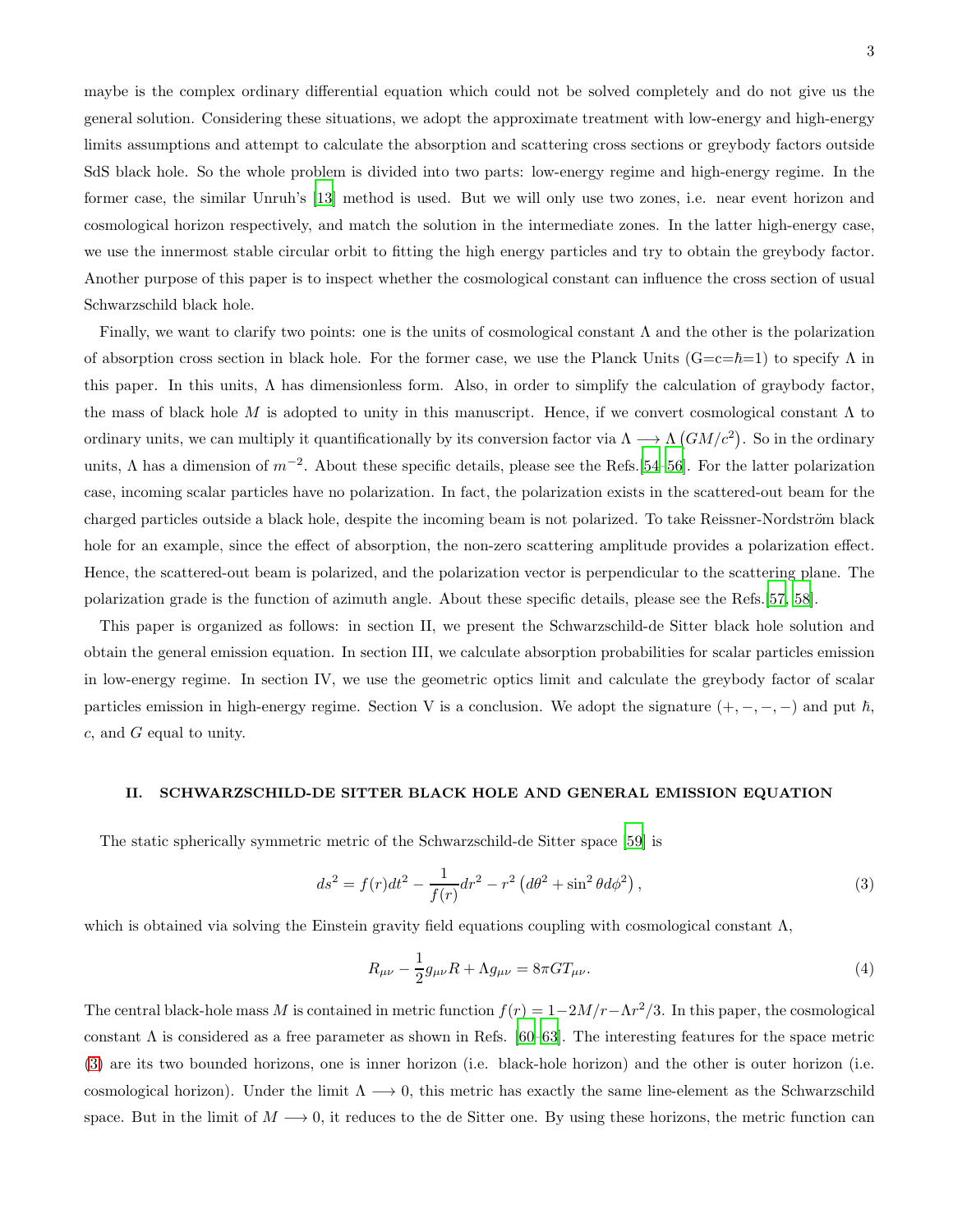

<span id="page-3-0"></span>FIG. 1: event horizon  $r_e$  (dashed line), cosmological horizon  $r_c$  (dotted line) and interval  $|r_c-r_e|$  (solid line) versus cosmological constant  $\Lambda$  in the range of [0, 0.11] for  $M = 1$ .

be rewritten mathematically as a new form,

$$
f(r) = \frac{\Lambda}{3r}(r - r_e)(r_c - r)(r - r_o).
$$
 (5)

The singularity of metric [\(3\)](#page-2-0) is determined by equation  $f(r) = 0$ , which is also the null hypersurface condition for static spherically symmetric space. So, these solutions are inner horizon  $r_e$  and outer horizon  $r_c$ , as well as a negative solution  $r_o = -(r_e + r_c)$ . The last one has no physical aspects, and is not considered here. The former two positive solutions  $r_e$  and  $r_c$  are listed as follows,

<span id="page-3-1"></span>
$$
r_c = \frac{2}{\sqrt{\Lambda}} \cos \eta \quad \text{and} \quad r_e = \frac{2}{\sqrt{\Lambda}} \cos(2\pi/3 - \eta), \tag{6}
$$

where  $\eta = 1/3 \arccos(-3M\sqrt{\Lambda})$ ,  $(\eta \in [\pi/6 \le \eta \le \pi/3])$ . The real physical solutions are accepted only if  $\Lambda$  satisfies  $\Lambda M^2 \leq 1/9$  [\[64\]](#page-11-23). If the cosmological constant  $\Lambda$  reaches its maximum, the Nariai black-hole will appear, which has attracted a lot of academic attentions [\[65](#page-11-24)[–67](#page-11-25)]. Here we plot the curves of event horizon  $r_e$  and cosmological horizon  $r_c$  in Fig[.1,](#page-3-0) which show clearly that the outer cosmological horizon  $r_c$  decreases with increase in cosmological constant Λ. Else,  $r_c$  decreases exponentially quickly when Λ is under the order of  $10^{-2}$ . And the amplitude of variation for  $r_c$ is relative slower when  $\Lambda$  is larger than  $10^{-2}$ . But the inner event horizon  $r_e$  gently increases oppositely with increase in Λ. On the other hand, it is known that our world is located between event horizon and cosmological horizon. So we also plot the interval  $|r_c - r_e|$  versus cosmological constant  $\Lambda$  in the same Fig[.1.](#page-3-0) It illustrates that with the increasing Λ, the interval range decreases monotonically. Else, the rate of decreasing is very large both in the primary stage and the terminal stage of dynamic cosmological constant.

Employing the factorized ansatz

$$
\Phi = \frac{1}{\sqrt{4\pi\omega}} \frac{1}{r} R_{\omega}(r, t) Y_{lm}(\theta, \phi), \tag{7}
$$

where  $Y_{l\omega}(\theta,\phi)$  is the spherical harmonics function, the minimal coupling massless scalar field  $\Phi(t,r,\theta,\phi)$  equation

$$
\frac{1}{\sqrt{-g}} \frac{\partial}{\partial x^{\mu}} \left( \sqrt{-g} g^{\mu \nu} \frac{\partial}{\partial x^{\nu}} \right) \Phi = 0, \tag{8}
$$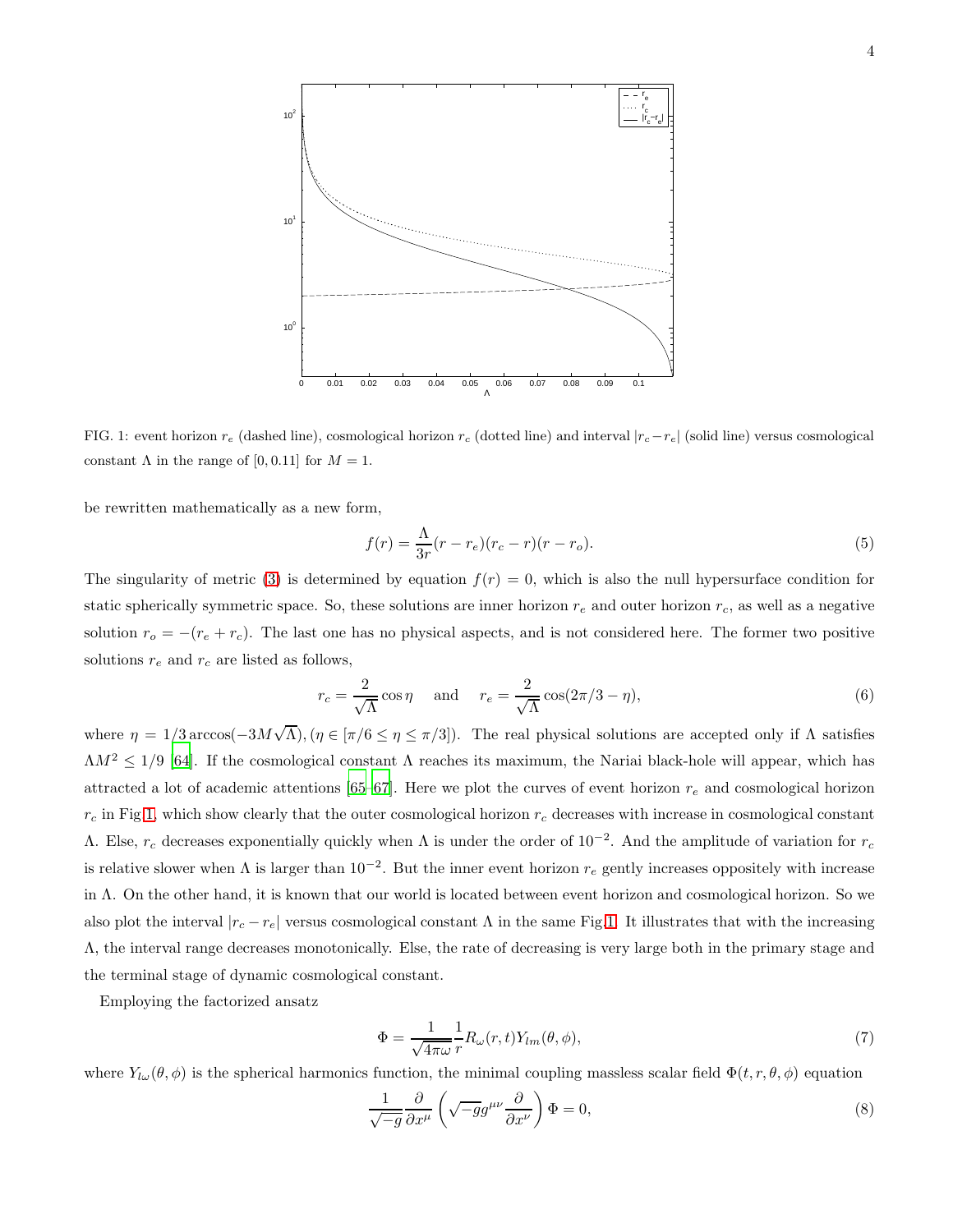is broken into spherical harmonic equation (SHE) and the radial radiation equation (RRE). The former SHE is one of the main characteristic for sphere-symmetric space, and is not shown here. The latter RRE contains much of the information for Hawking radiation, which is shown as,

<span id="page-4-0"></span>
$$
-\frac{1}{f(r)}r^2\frac{\partial^2}{\partial t^2}\left(\frac{R_\omega}{r}\right) + \frac{\partial}{\partial r}\left(r^2f(r)\frac{\partial}{\partial r}\left(\frac{R_\omega}{r}\right)\right) - l(l+1)\frac{R_\omega}{r} = 0,\tag{9}
$$

where  $R_{\omega}(r,t)$  is the time-dependent radial function. Radial radiation Eq.[\(9\)](#page-4-0) is the propagated master equation [\(9\)](#page-4-0), which determines the evolution of evaporating black-hole for scalar particles.

Eliminated the time variable by the Fourier component  $e^{-i\omega t}$  via  $R_\omega(r,t) \to \Psi_{\omega l}(r)e^{-i\omega t}$ , Eq.[\(9\)](#page-4-0) can be rewritten as

<span id="page-4-4"></span>
$$
\left[-f(r)\frac{d}{dr}(f(r)\frac{d}{dr}) + V(r)\right]\Psi_{\omega l}(r) = \omega^2\Psi_{\omega l}(r),\tag{10}
$$

whose dominion potential is given by

<span id="page-4-5"></span>
$$
V(r) = f(r) \left[ \frac{1}{r} \frac{df(r)}{dr} + \frac{l(l+1)}{r^2} \right].
$$
\n(11)

Here in order to inspect the influences of angular momentum and cosmological constant on this potential, we plot Figs[.2](#page-4-1) and [3](#page-4-2) respectively. From these figures, we can see easily that the potential  $V(r)$  depends on parameters  $\Lambda$  and l sensitively. It is illustrated that potential  $V(r)$  is higher with increase for the angular momentum quantum number l from Fig[.2,](#page-4-1) and it also suggests that for the spherically symmetric s wave, i.e.  $l = 0$ , its absorption capacity is the strongest than the others. So, the dominant s wave is only considered in this paper. But viewing from Fig[.3](#page-4-2) the potential becomes lower with increase in cosmological constant.



<span id="page-4-1"></span>FIG. 2: potential of Schwarzschild-de Sitter black hole with cosmological constant  $\Lambda = 10^{-4}$  for unit  $M = 1$  and various angular momentum wave.

 $0.0$  $0.001$  $\Lambda = 0.02$ <br> $\Lambda = 0.04$  $\Lambda = 0.06$  $0.07$  $\frac{0.00}{0.00}$  H  $\Lambda = 0.08$  $\Lambda = 0.00$ 0.06  $0.0$ potential V(r) potential V(r) 0.04  $0.03$  $0.0$  $0.0$ 2 3 4 5 6 7 8 9 10 11 12 r

<span id="page-4-2"></span>FIG. 3: potential of Schwarzschild-de Sitter black hole with various cosmological constant for unit  $M = 1$  and angular momentum  $l = 1$  (p wave).

Now we introduce the tortoise coordinate

<span id="page-4-3"></span>
$$
r_* = \frac{1}{2M} \int \frac{dr}{f(r)}.\tag{12}
$$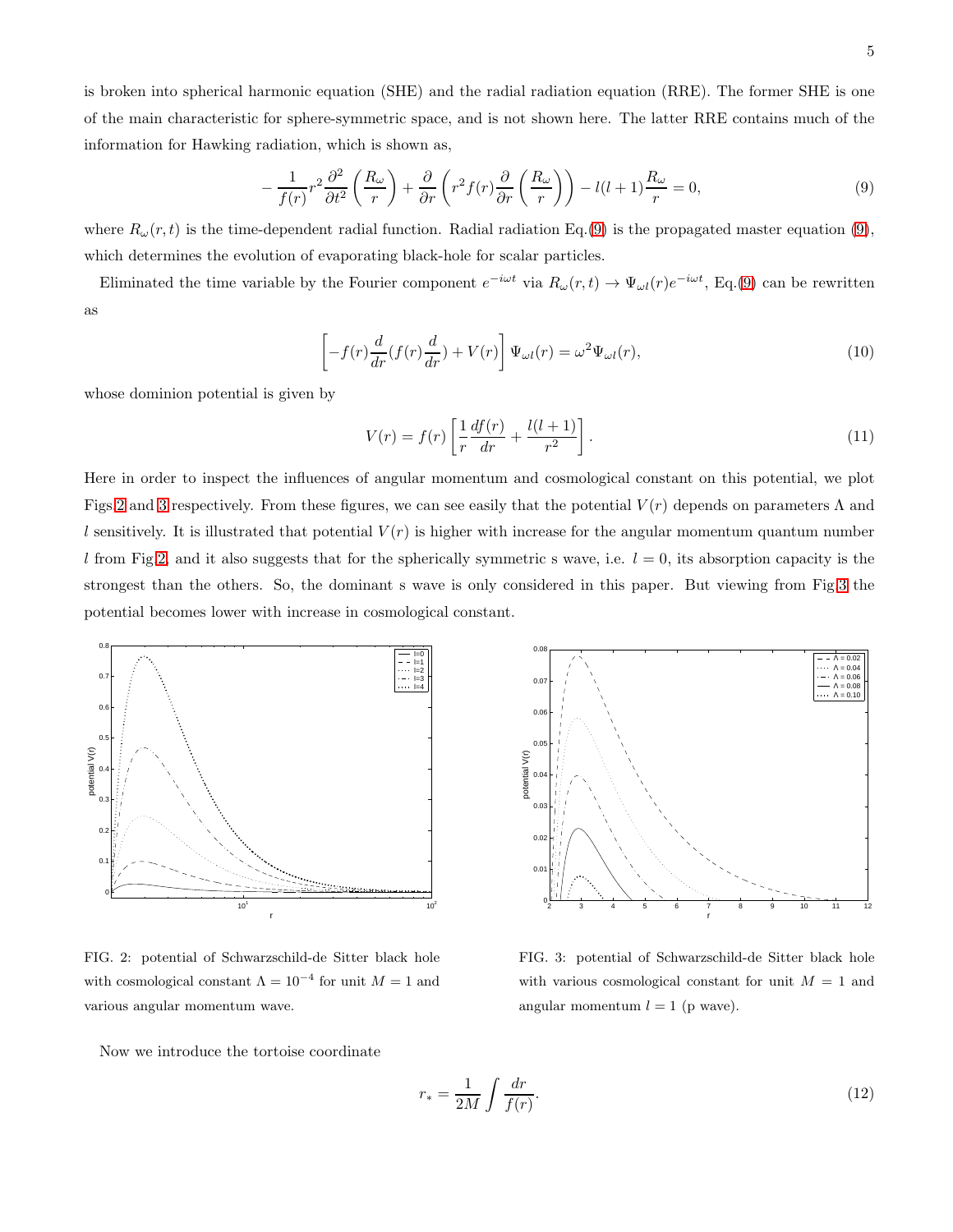The tortoise coordinate can be expressed by surface gravity as follows,

$$
r_* = \frac{1}{2M} \left[ \frac{1}{2K_e} \ln \left( \frac{r}{r_e} - 1 \right) - \frac{1}{2K_c} \ln \left( 1 - \frac{r}{r_c} \right) + \frac{1}{2K_o} \ln \left( 1 - \frac{r}{r_o} \right) \right],
$$

where the definition of surface gravity is  $K_i = \frac{1}{2}$  $\frac{df}{dr}\Big|_{r=r_i}$ . Using three solutions  $r_e$ ,  $r_c$  and  $r_o$  to equation  $f(r) = 0$ , we can obtain following explicit expressions of corresponding three surface gravities as,

$$
K_e = \frac{(r_c - r_e)(r_e - r_o)}{6r_e} \Lambda,\tag{13}
$$

$$
K_c = \frac{(r_c - r_e)(r_c - r_o)}{6r_c} \Lambda,\tag{14}
$$

$$
K_o = \frac{(r_o - r_e)(r_c - r_o)}{6r_o} \Lambda.
$$
\n(15)

Through tortoise coordinate transformation [\(12\)](#page-4-3), the radial equation [\(10\)](#page-4-4) can be written in the Regge-Wheeler form

<span id="page-5-0"></span>
$$
\left[-\frac{d^2}{dx^2} + 4M^2V(r)\right]\Psi_{\omega l}(r_*) = 4M^2\omega^2\Psi_{\omega l}(r_*),\tag{16}
$$

which has the form of Schrödinger equation in the quantum mechanics. The incoming or outgoing particles flowing between inner horizon  $r_e$  and outer horizon  $r_c$  are reflected or transmitted by the potential barrier  $V(r)$ . It is obvious that the evolution of wave solution  $\Psi_{\omega l}$  of massless scalar field is also determined by potential  $V(r)$ .

#### III. ABSORPTION PROBABILITIES FOR SCALAR EMISSION IN LOW-ENERGY REGIME

In the above calculation, the radial r is absorbed into wave function  $\Psi_{\omega l}(r)$  to get the Regge-Wheeler equation. But in this and next section we need do a reduction run, i.e. using replacement  $\psi_{\omega l}(r) = r P_{\omega l}(r)$ . So the original radial radiation  $Eq.(10)$  $Eq.(10)$  can be rewritten to a new form

$$
\frac{d}{dr}\left(r^2f(r)\frac{dP_{\omega l}(r)}{dr}\right) + \left[\frac{\omega^2r^2}{f(r)} - l(l+1)\right]P_{\omega l}(r) = 0.
$$
\n(17)

It is well known that, in the low-energy regime  $\omega \to 0$ , only the lowest angular momentum will contribute to the cross section [\[17](#page-10-11)]. So, in this paper we consider the dominant scalar decay mode S wave  $(l = 0)$ , which also is illustrated clearly in Fig[.2.](#page-4-1) The analytical solution can be obtained as follows,

$$
P_{\omega l}(r) = C_2 + C_1 \left\{ \frac{\log r}{r_c r_e (r_c + r_e)} + \frac{\log (r - r_c)}{r_c (2r_c^2 - r_c r_e - r_e^2)} + \frac{\log (r - r_e)}{r_e (-r_c^2 - r_c r_e + 2r_e^2)} + \frac{\log (r + r_c + r_e)}{-2r_c^3 - 7r_c^2 r_e - 7r_c r_e^2 - 2r_e^3} \right\}.
$$
\n(18)

Using the surface gravities to express above solution, we can get

<span id="page-5-1"></span>
$$
P_{\omega l}(r) = C_2 + C_1 \bigg\{ \frac{\log r}{r_c r_e (r_c + r_e)} - \frac{\Lambda \log (r - r_c)}{6 \kappa_c r_c^2} - \frac{\Lambda \log (r - r_e)}{6 \kappa_e r_e^2} + \frac{\Lambda \log (r + r_e + r_c)}{6 (r_e + r_c)^2 \kappa_o} \bigg\}.
$$
(19)

Then we analyse the dynamic behavior of scalar particles propagation near horizons. According to the forenamed definition of horizons, we know that one feature of a static spherically symmetric space is that the potential vanishes near horizons  $r_e$  and  $r_c$ . So we have the relationship  $f(r)|_{(r\to r_e,r_c)} \to 0$  in the nearby regions of horizons  $r_e$  and  $r_c$  outside SdS black hole immediately. Hence, the Regge-Wheeler equation [\(16\)](#page-5-0) can be transformed into a standard wave equation form,

$$
\left[\frac{d^2}{dx^2} + 4M^2\omega^2\right]\Psi_{\omega l}(r_*) = 0.\tag{20}
$$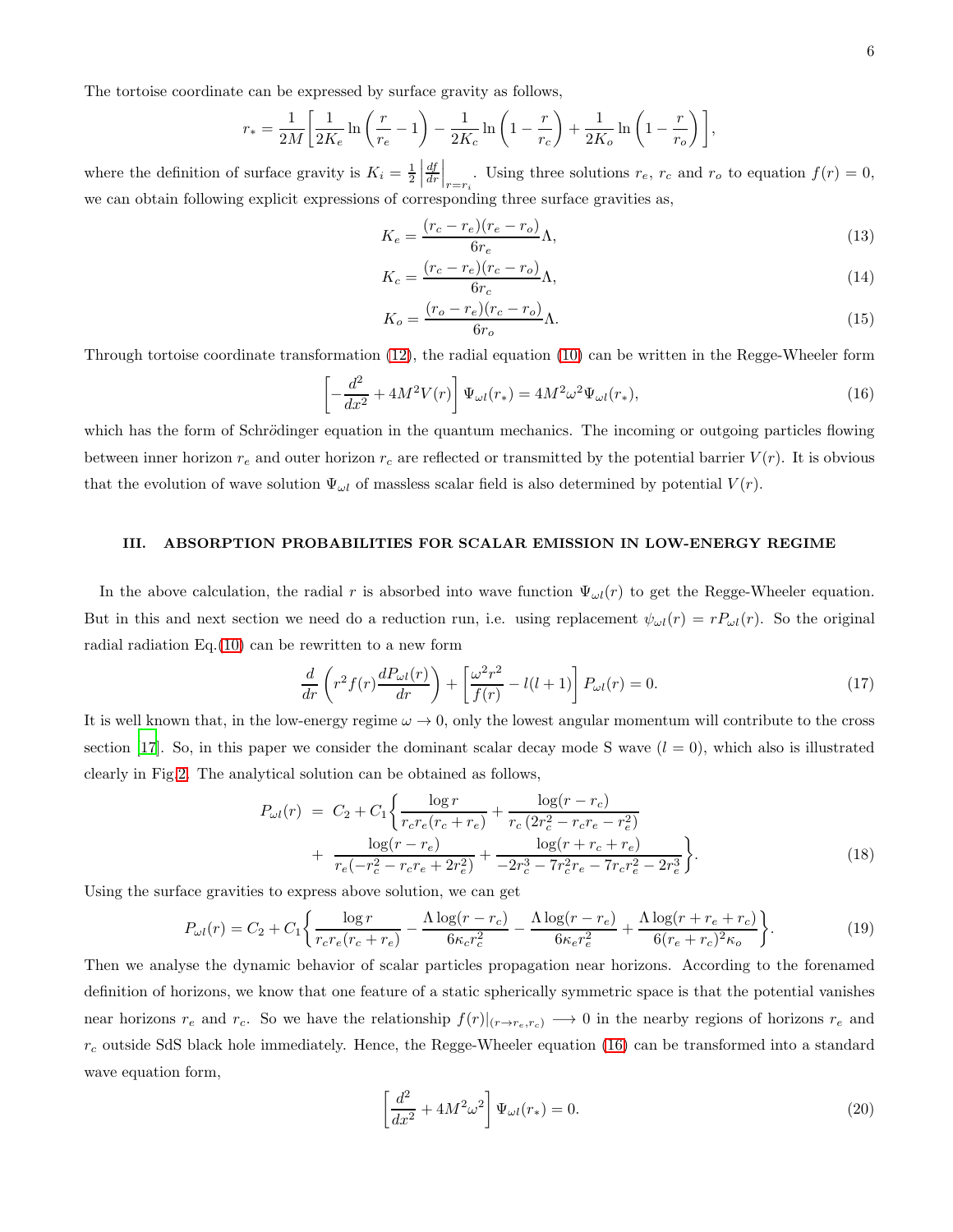The general boundary condition of greybody factor is that, near the black hole event horizon the solution is purely ingoing and near the cosmological horizon the solutions are include incoming and outgoing modes,

<span id="page-6-0"></span>
$$
\psi_{NE} = A_1 e^{-i\omega r_*}, \quad \text{for } r \simeq r_e \tag{21}
$$

$$
\psi_{NC} = B_1 e^{-i\omega r_*} + B_2 e^{i\omega r_*}, \quad \text{for } r \simeq r_c. \tag{22}
$$

So near the event horizon  $r_c$ , the asymptotic solution [\(21\)](#page-6-0) yields a low-energy expansion,

<span id="page-6-2"></span>
$$
\psi^{(e)} \simeq A_1 \left\{ 1 - \frac{i\omega}{4M} \left[ \frac{\log(r - r_e)}{\kappa_e} - \frac{\log(r_c - r)}{\kappa_c} + \frac{\log(r - r_o)}{\kappa_o} \right] \right\}.
$$
\n(23)

Submitting  $r \to r_e$  into solution  $P_{\omega l}$  [\(19\)](#page-5-1), we can get the general solution near event horizon,

<span id="page-6-1"></span>
$$
\psi^{(e)} = rP_{\omega l}|_{r \to r_e} = C_2 r_e + C_1 \left[ \frac{\log r_e}{r_c r_o} + \frac{\Lambda \log (r - r_e)}{6r_e \kappa_e} - \frac{r_e \Lambda \log (r_c - r_e)}{6r_c^2 \kappa_c} + \frac{r_e \Lambda \log (r_e - r_o)}{6r_o^2 \kappa} \right].
$$
 (24)

Comparing Eq.[\(24\)](#page-6-1) with Eq.[\(23\)](#page-6-2), we can get the expressions of coefficients  $C_1$  and  $C_2$  near event horizon,

<span id="page-6-5"></span>
$$
C_1 = -A_1 \frac{i3\omega r_e}{2M\Lambda},\tag{25}
$$

$$
C_2 = \frac{A_1}{r_e} + \mathcal{O}(\omega). \tag{26}
$$

So near the cosmological horizon, the low-energy expansion of the asymptotic solution [\(22\)](#page-6-0) is obtained by using the similar handler routine,

<span id="page-6-4"></span>
$$
\psi^{c}(r) \simeq (B_1 + B_2) + \frac{i\omega}{4M}(B_2 - B_1) \left[ \frac{\log(r - r_e)}{\kappa_e} - \frac{\log(r_c - r)}{\kappa_c} + \frac{\log(r - r_o)}{\kappa_o} \right].
$$
\n(27)

Similarly, submitting  $r \to r_c$  into solution  $P_{\omega l}$  [\(19\)](#page-5-1), we can get the general solution near cosmological horizon,

<span id="page-6-3"></span>
$$
\psi^c(r) = rP_{\omega l}|_{r \to r_c} = C_2 r_c + C_1 \left[ \frac{\log r_c}{r_c r_o} + \frac{r_c \Lambda \log(r_c - r_e)}{6r_c^2 \kappa_e} - \frac{\Lambda \log(r_c - r)}{6r_c \kappa_c} + \frac{r_c \lambda \log(r_c - r_o)}{6r_o^2 \kappa_o} \right].
$$
 (28)

Hence, comparing Eq.[\(28\)](#page-6-3) with Eq.[\(27\)](#page-6-4) we obtain the expressions of coefficients  $C_1$  and  $C_2$  near cosmological horizon,

<span id="page-6-6"></span>
$$
C_1 = \frac{3}{2} i \omega r_c (B_2 - B_1) \frac{1}{M\Lambda},
$$
\n(29)

$$
C_2 = \frac{1}{r_c}(B_1 + B_2) + \mathcal{O}(\omega).
$$
\n(30)

Using the solutions near event horizon and cosmological horizon, we then stretch and match them in the intermediate region and obtain the key absorption coefficients. Distinctly, the final relationship of  $A_1$ ,  $B_1$ ,  $B_2$  can be obtained according to Eqs. $(25),(29),(26),(30),$  $(25),(29),(26),(30),$  $(25),(29),(26),(30),$  $(25),(29),(26),(30),$  $(25),(29),(26),(30),$  $(25),(29),(26),(30),$  $(25),(29),(26),(30),$  $(25),(29),(26),(30),$ 

$$
\frac{A_1}{B_1 + B_2} = \frac{r_e}{r_c},\tag{31}
$$

$$
\frac{A_1}{B_2 - B_1} = \frac{r_c}{r_e}.\tag{32}
$$

The corresponding reflection and absorption probabilities are given naturally as follows,

<span id="page-6-7"></span>
$$
|\mathcal{R}|^2 = |\frac{B_2}{B_1}|^2 = \frac{(r_c^2 - r_e^2)^2}{(r_c^2 + r_e^2)^2},\tag{33}
$$

$$
|\mathcal{A}|^2 = 1 - |\mathcal{R}|^2 = \frac{4r_e^2 r_c^2}{(r_c^2 + r_e^2)^2}.
$$
\n(34)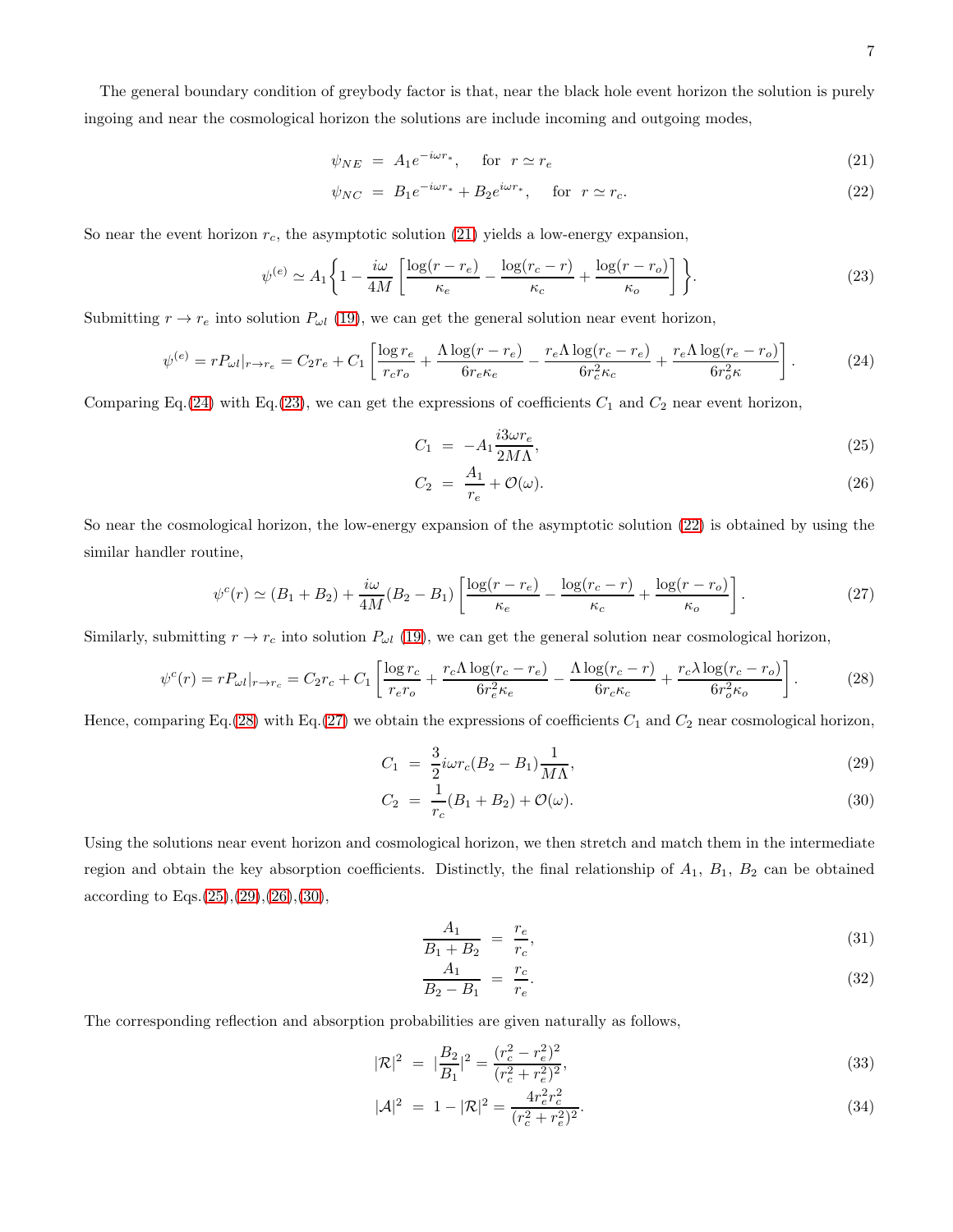

<span id="page-7-0"></span>FIG. 4: absorption probabilities  $|\mathcal{A}|^2$  versus cosmological constant  $\Lambda$  for unit mass  $M = 1$  in low-energy regime.

This result is in accordance with that of two-horizon spacetimes [\[36,](#page-11-14) [37,](#page-11-15) [52\]](#page-11-12). Here, we present the solution in alternative method. In order to get the variation of absorption probability with cosmological constant, we use expression Eq.[\(6\)](#page-3-1) to replace  $r_c$  and  $r_e$  in above Eq.[\(34\)](#page-6-7). Finally, the analytic expression of absorption probability is obtained as follows

$$
|\mathcal{A}|^2 = \frac{12 + 8\cos 4\eta_0 - 8\cos 2\zeta - 8\sqrt{3}\sin 2\zeta}{18 + 4\cos 4\eta_0 - 8\cos 2\zeta + \cos 4\zeta - 8\sqrt{3}\sin 2\zeta - \sqrt{3}\sin 4\zeta},
$$
\n(35)

where the new variables  $\eta_0$ ,  $\zeta$  are defined by  $\eta_0 = 1/3 \arccos(3M\sqrt{\Lambda})$ ,  $\zeta = 1/3 \arcsin(3M\sqrt{\Lambda})$  respectively. One interesting fact of low energy regime is that this kind of scattering problem varies only with the whole value of  $M\sqrt{\Lambda}$ which has a dimension of  $GeV^2$  coincided with the reciprocal quantity of Newton gravity constant. The form of the absorption probabilities for low-energy regime is shown in Fig. [4.](#page-7-0) It illustrates that absorption probabilities  $|\mathcal{A}|^2$  increases monotonically with cosmological constant. The maximum cosmological constant 0.11 is corresponding maximum probability  $|A|_{Max}^2 = 0.986701$ . This point also matches the potential  $V(r)$  very well (please see Fig. [3\)](#page-4-2). Because that potential becomes lower with increasing cosmological constant, the action of lowering potential on the particles is weak and the absorption probabilities are naturally larger. On the other hand, it is shown that the absorption probability is vanished when cosmological constant disappears. This point is also justified by papers [\[35](#page-11-3)[–37,](#page-11-15) [52](#page-11-12)]. Referring to the cross section  $\sigma_s$  [\(1\)](#page-1-0) and transmission coefficients  $(T_s)_l$  [\(2\)](#page-1-0) in 4D Schwarzschild space, we can see that when the particles mass is zero and the energy  $\omega$  is more less than the mass of black hole 2M, the cross section reduces to  $\sigma_s \sim 16\pi M^2$ . This result shows that, in the low-energy regime the absorption cross section matches accurately with the area of Schwarzschild black hole. This point is expanded to arbitrary dimensions by Das et.al [\[17\]](#page-10-11) latterly. From the Eqs. [\(1\)](#page-1-0) and [\(2\)](#page-1-0), we can also see that the transmission coefficients  $(T_s)_l$  vanish in the low-energy limit  $\omega \longrightarrow 0$  for all values of angular momentum l including s wave, which justify the induction result of zero cosmological constant in SdS black hole. Unlike the singular horizon in Schwarzschild space, there are two different horizons  $(r_e, r_c)$  in Schwarzschild-de Sitter space and the second horizon creates a finite universe. So for the low-energy particles, which has a infinite wavelength, can be localized and has a finite probability to traverse the finite distance between the two horizons [\[35\]](#page-11-3).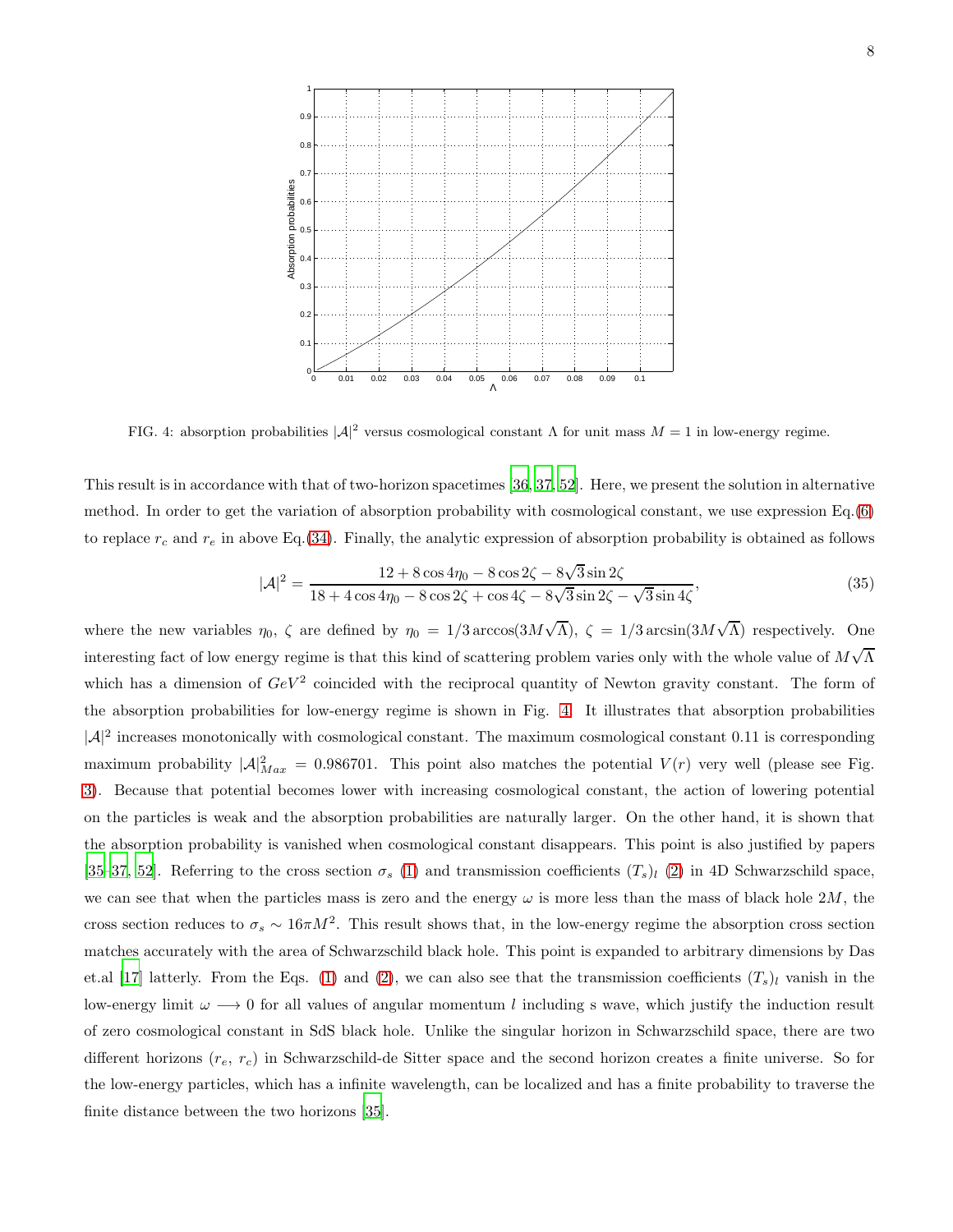

FIG. 5: effective potentials  $1/B^2(r)$  of high-energy particles with various cosmological constants and unit mass M = 1.

#### <span id="page-8-2"></span>IV. GREYBODY FACTOR OF SCALAR EMISSION IN HIGH-ENERGY REGIME

When the particles propagate in the high-energy regime, the scalar greybody factor can be assumed its geometric optics limit value [\[14](#page-10-9)[–16,](#page-10-10) [18](#page-10-12), [19,](#page-10-13) [30,](#page-10-24) [31](#page-11-0), [35,](#page-11-3) [68](#page-11-26)[–70\]](#page-11-27). The momentum of high-energy particle is  $p^{\mu} = \frac{dx^{\mu}}{d\zeta}$ , where  $\zeta$  is an arbitrary scalar parameter for the affine parameter. So the first and second motion equations about t and  $\varphi$  are obtained naturally in the following equations,

<span id="page-8-0"></span>
$$
r^2 \frac{d\varphi}{d\zeta} = L,\tag{36}
$$

$$
(1 - \frac{2M}{r} - \frac{\alpha}{r^{3\omega_q + 1}}) \frac{dt}{d\zeta} = \omega.
$$
\n(37)

And the third motion equation can be given by the normalization relation of particles  $g_{\mu\nu}p^{\mu}p^{\nu} = 0$ ,

<span id="page-8-1"></span>
$$
\left(\frac{dr}{d\zeta}\right)^2 = \omega^2 - \frac{L^2}{r^2} \left(1 - \frac{2M}{r} - \frac{\Lambda}{3}r^2\right).
$$
\n(38)

Then the high-energy particle is subjected Eqs.[\(36\)](#page-8-0), [\(37\)](#page-8-0) and [\(38\)](#page-8-1) near SdS black hole. Combining Eq. [\(36\)](#page-8-0) with Eq. [\(38\)](#page-8-1), the trajectory equation can be gotten as,

<span id="page-8-4"></span>
$$
\left(\frac{1}{r^2}\frac{dr}{d\varphi}\right)^2 = \left(\frac{\omega}{L}\right)^2 - \frac{1}{r^2}\left(1 - \frac{2M}{r} - \frac{\Lambda}{3}r^2\right).
$$
\n(39)

Here, we define two new parameters, one is the impact parameter  $b = L/\omega$ , which means the effective sighting range, the other is the high-energy particle's effective potential  $1/B^2(r)$ , which is shown in Fig[.5.](#page-8-2) The parameter  $B(r)$  is

<span id="page-8-3"></span>
$$
B(r) = r \left( 1 - \frac{2M}{r} - \frac{\Lambda}{3} r^2 \right)^{-1/2}.
$$
\n(40)

According to Eq. [\(40\)](#page-8-3), particles orbital equation [\(39\)](#page-8-4) can be rewritten as

$$
\left(\frac{1}{r^2}\frac{dr}{d\varphi}\right)^2 = \frac{1}{b^2} - \frac{1}{B^2(r)},
$$
\n(41)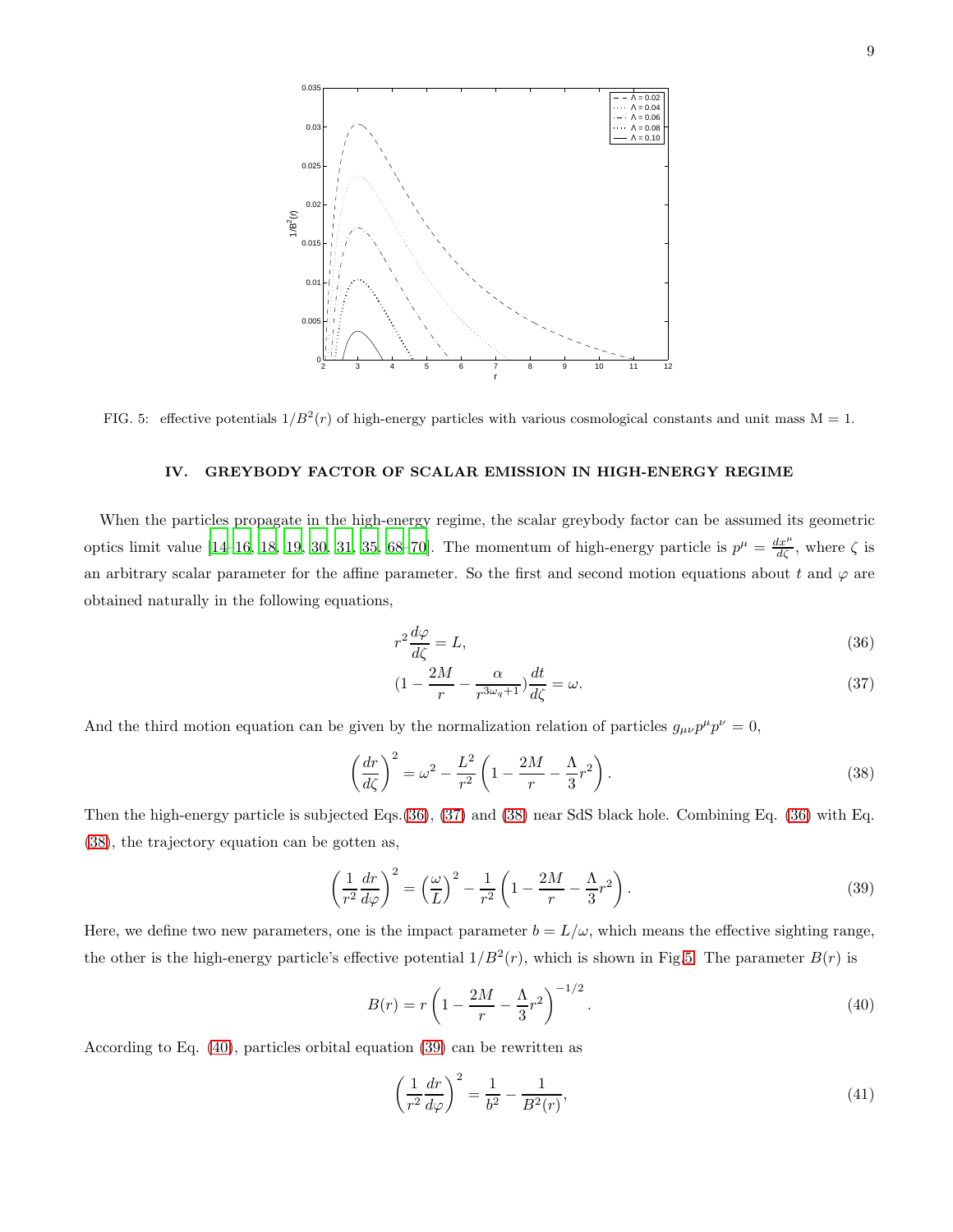

<span id="page-9-0"></span>FIG. 6: greybody factor  $\sigma_h$  versus cosmological constant  $\Lambda$  for unit mass  $M = 1$  in high-energy regime.

which is also called Binet equation in the subject of celestial bodies motion orbits. The classically accessible regime is  $b_{Max} = B(r)_{Min}$ , which means the closest orbit of high-energy particle before absorption by black hole. The absorption area of the black hole with high energies is

$$
\sigma_h = \pi b_{Max}^2 = \pi \left(\frac{1}{27M^2} - \frac{\Lambda}{3}\right)^{-1},
$$
\n(42)

which is shown in Fig[.6.](#page-9-0) Like the regime of low energy, the greybody factor  $\sigma_h$  is also increasing monotonically with increase in cosmological constant  $\Lambda$  in high-energy regime. When the cosmological constant vanishes, the above expression reduces to the Schwarzschild case  $\sigma_h = 27\pi M^2 = 27\pi r_g^2/4$  [\[18](#page-10-12), [19](#page-10-13), [30](#page-10-24), [31](#page-11-0)].

## V. CONCLUSION

In this paper, we have studied the scalar particles radiations outside of Schwarzschild-de Sitter black hole in lowenergy regime and high-energy regime. Finally, we have successfully obtained the analytic absorption probability  $|\mathcal{A}|^2$  in low-energy regime and the greybody factor  $\sigma_h$  in high-energy regime, respectively. We find the cosmological constant influences intensely the cross section and greybody not only in the low-energy zone but also in the high-energy zone.

Firstly, we have a look at the case of low-energy limit. It is well known that the cross section of Schwarzschild black hole vanishes in the low-energy and low angular momentum limit [\[13\]](#page-10-8). However, in the SdS case the whole space is deformed due to the existence of cosmological constant that changes naturally the scatting of scalar field. For example, the improved potential  $V(r)$  [\(11\)](#page-4-5), which is illustrated in Figs.[\(2\)](#page-4-1), [\(3\)](#page-4-2), decreases with increasing  $\Lambda$ . So the absorbent capacity, which expresses mathematically by absorption probabilities  $|\mathcal{A}|^2$ , enhances for a low potential  $V(r)_{low}$ . This point also explain essentially the tendency profile of Fig.[\(4\)](#page-7-0), which shows absorption probabilities  $|\mathcal{A}|^2$ increases with increasing in cosmological constant.

Secondly, we make some discussions on the high-energy limit. Due to the special physical characteristics of highenergy scalar particles, it is appropriate to assume the geometric optics limit value. Likewise, the greybody factor  $\sigma_h$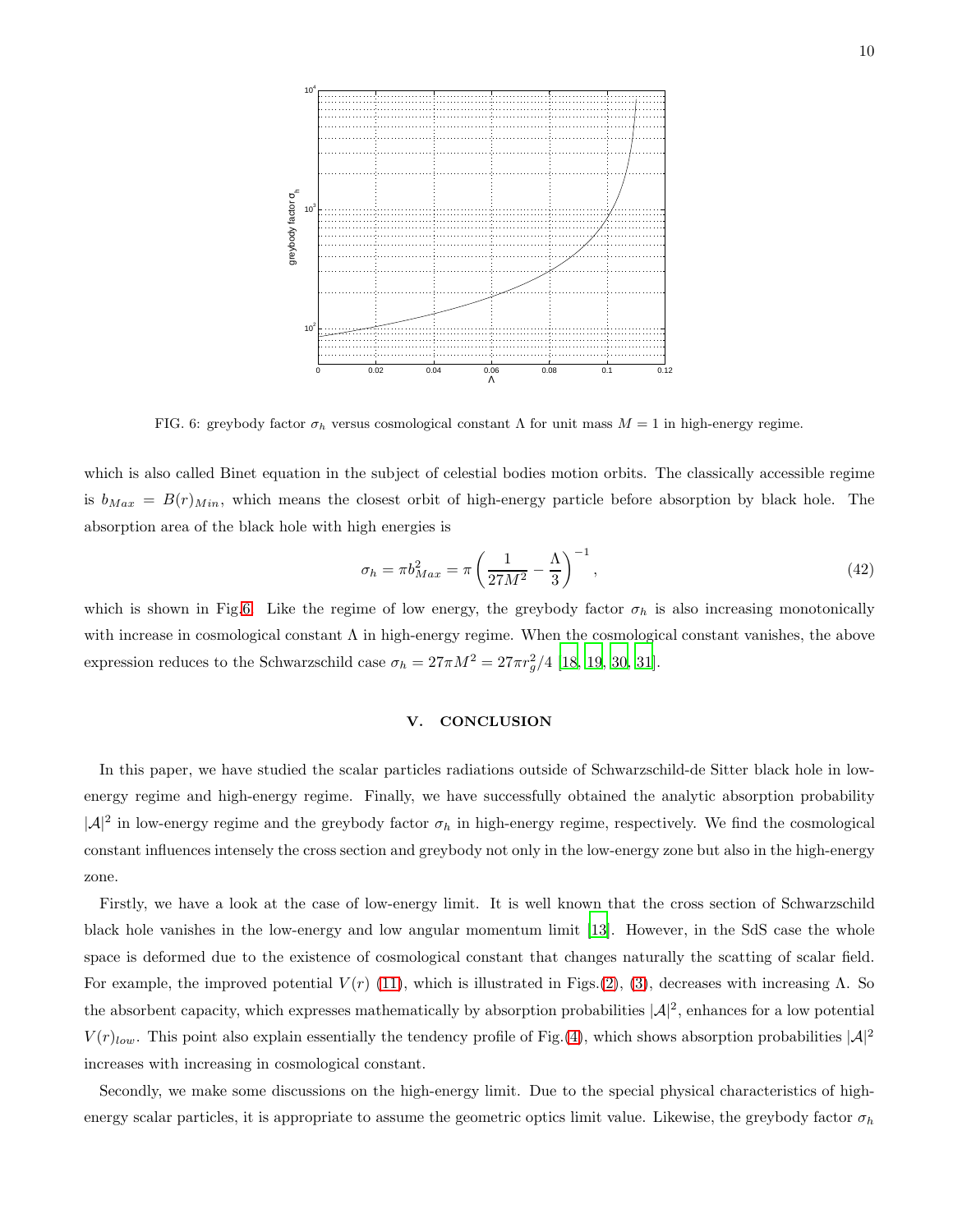also is under the influence of  $\Lambda$ . Similarly, the stronger absorption capacity for increase in cosmological constant  $\Lambda$ determines the same monotonicity for the greybody factor  $\sigma_h$  in low-energy regime in Fig.[\(6\)](#page-9-0). The only difference between low-energy and high-energy regimes is that, for the large cosmological constant the  $\sigma_h$  increases more rapidly.

#### Acknowledgments

We thank the anonymous referee for helpful suggestions very much. Project is supported by the National Natural Science Foundation (No.10573004), Natural Science Foundation (NSF) (No.10703001), Specialized Research Fund for the Doctoral Program (SRFDP)(No.20070141034) of P.R. China, Henan Educational Committee (No.2010A140015).

- <span id="page-10-0"></span>[1] L. Bombelli, R. K. Loul, J. Lee, and R. D. Sorkin, Phys. Rev. D 34 (1986) 373.
- [2] D. Kabat, Nucl. Phys. B 453 (1995) 281, [hep-th/9503016.](http://arxiv.org/abs/hep-th/9503016)
- <span id="page-10-1"></span>[3] R. Müller and C. Lousto, Phys. Rev. D 52 (1996) 4512, [gr-qc/9504049.](http://arxiv.org/abs/gr-qc/9504049)
- <span id="page-10-2"></span>[4] J. D. Bekenstein, Phys. Rev. D 7 (1973) 2333.
- <span id="page-10-3"></span>[5] J. D. Bekenstein, [gr-qc/9409015.](http://arxiv.org/abs/gr-qc/9409015)
- <span id="page-10-4"></span>[6] S. W. Hawking, Phys. Rev. D 72 (2005) 084013, [hep-th/0507171.](http://arxiv.org/abs/hep-th/0507171)
- [7] D. N. Page, edited by E. Schmutzer (Friedrich Schiller University, Jena, 1980).
- [8] J. Preskill, [hep-th/9209058.](http://arxiv.org/abs/hep-th/9209058)
- <span id="page-10-5"></span>[9] D. N. Page, [hep-th/9305040.](http://arxiv.org/abs/hep-th/9305040)
- <span id="page-10-6"></span>[10] S. W. Hawking, Nature 248 (1974) 30.
- [11] S. W. Hawking, Commun. Math. Phys. 43 (1975) 199.
- <span id="page-10-7"></span>[12] S. W. Hawking, Phys. Rev. D 13 (1976) 191.
- <span id="page-10-8"></span>[13] W. G. Unruh, Phys. Rev. D 14 (1976) 3251.
- <span id="page-10-9"></span>[14] N. Sánchez, Phys. Rev. D 16 (1977) 937.
- <span id="page-10-14"></span>[15] N. Sánchez, Phys. Rev. D 18 (1978) 1798.
- <span id="page-10-10"></span>[16] N. Sánchez, Phys. Rev. D 18 (1978) 1030.
- <span id="page-10-11"></span>[17] S. R. Das, G. Gibbons, and S. D. Mathur, Phys. Rev. Lett. 78 (1997) 417, [hep-th/96090521](http://arxiv.org/abs/hep-th/9609052).
- <span id="page-10-12"></span>[18] R. Emparan, G. T. Horowitz, and R. C. Myers, Phys. Rev. Lett. 85 (2000) 499, [hep-th/0003118.](http://arxiv.org/abs/hep-th/0003118)
- <span id="page-10-13"></span>[19] R. Emparan, Nucl. Phys. B 516 (1998) 297, [hep-th/97062041](http://arxiv.org/abs/hep-th/9706204).
- <span id="page-10-15"></span>[20] N. Anderson, Phys. Rev. D 52 (1995) 1808.
- <span id="page-10-16"></span>[21] H. T. Cho, A. S. Cornell, J. Doukas and W. Naylor, Phys. Rev. D 77 (2008) 016004, arXiv: 0709.1661.
- [22] S. Dolan, C. Doran and A. Lasenby, Phys. Rev. D 74 (2006) 064005, [gr-qc/0605031.](http://arxiv.org/abs/gr-qc/0605031)
- <span id="page-10-17"></span>[23] C. Doran, A. Lasenby, S. Dolan and I. Hinder, Phys. Rev. D 71 (2005) 124020, [gr-qc/0503019.](http://arxiv.org/abs/gr-qc/0503019)
- <span id="page-10-18"></span>[24] D. N. Page, Phys. Rev. D 16 (1977) 2402.
- <span id="page-10-19"></span>[25] B. R. Iyer, S. V. Dhurandhar and C. V. Vishveshwara, Phys. Rev. D 25 (1982) 2053.
- <span id="page-10-20"></span>[26] J. Maldacena and A. Strominger, Phys. Rev. D 55 (1997) 861, [hep-th/9609026.](http://arxiv.org/abs/hep-th/9609026)
- <span id="page-10-21"></span>[27] S. Das, A. Dasgupta, and T. Sarkar, Phys. Rev. D 55 (1997) 7693, [hep-th/9702075.](http://arxiv.org/abs/hep-th/9702075)
- <span id="page-10-22"></span>[28] P. Kanti and J. March-Russell, Phys. Rev. D 66 (2002) 024023, [hep-ph/0203223.](http://arxiv.org/abs/hep-ph/0203223)
- <span id="page-10-23"></span>[29] P. Kanti and J. March-Russell, Phys. Rev. D 67 (2003) 104019, [hep-ph/0212199.](http://arxiv.org/abs/hep-ph/0212199)
- <span id="page-10-24"></span>[30] C. M. Harris and P. Kanti, JHEP 10 (2003) 014, [hep-ph/0309054.](http://arxiv.org/abs/hep-ph/0309054)